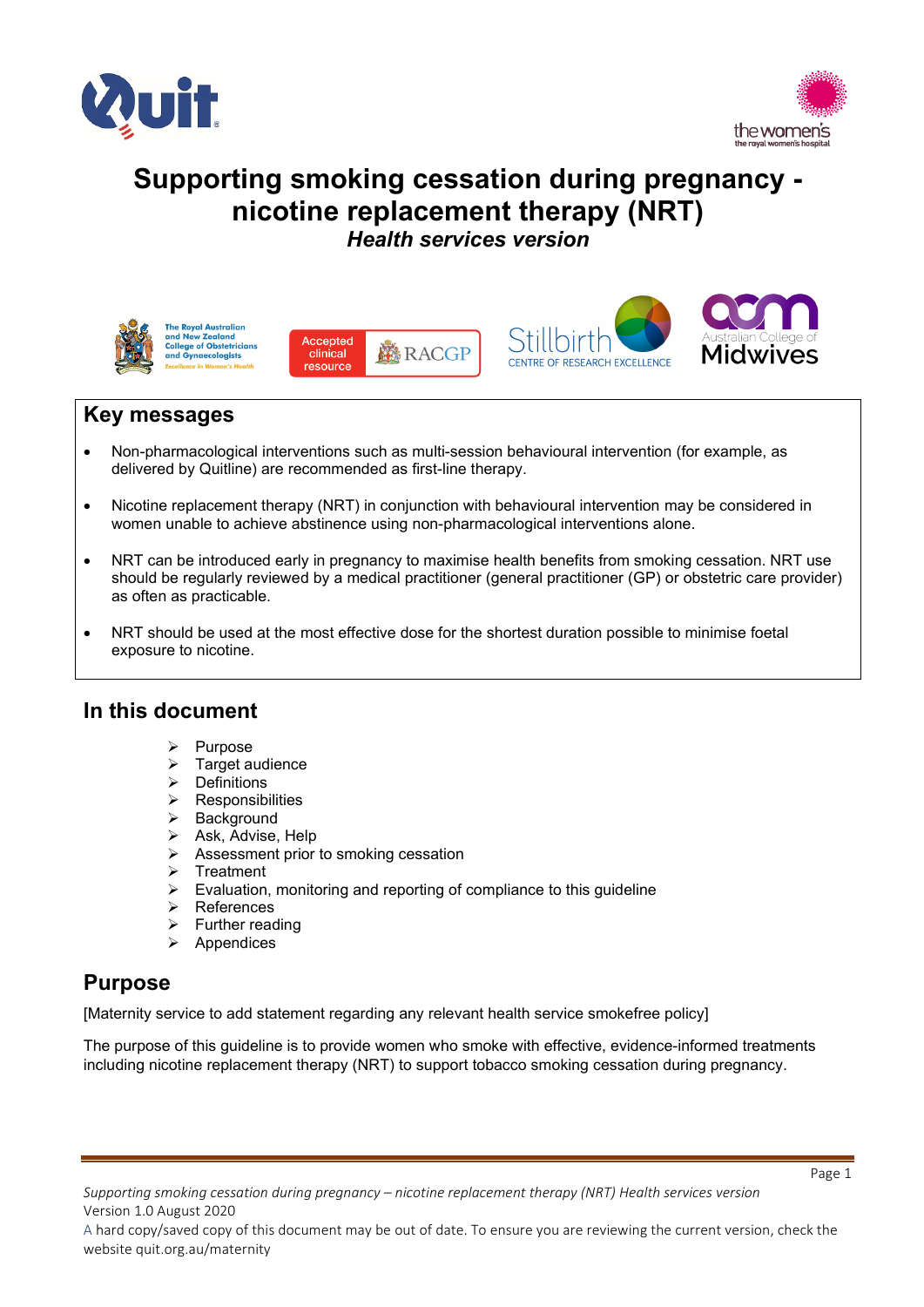



## **Target audience**

This guideline applies to clinicians who are supporting pregnant women who smoke to quit. The content is intended to be relevant to those clinicians working in health services as well as the primary care setting.

## **Definitions**

CO – carbon monoxide

Faster-acting NRT includes lozenge, mini lozenge, gum, inhalator and mouth spray

GORD – Gastroesophageal reflux disease

HSI – Heaviness of Smoking Index

NICU - neonatal intensive care unit

- NRT nicotine replacement therapy
- PBS Pharmaceutical Benefits Scheme

PKU – phenylketonuria

## **Responsibilities [Health services to contextualise]**

This guideline is for all clinicians involved in the management of pregnancy, which may include:

## **Nurse/midwife:**

[Health service to contextualise]

## **Medical officer:**

[Health service to contextualise]

## **Pharmacist:**

[Health service to contextualise]

## **Background**

Tobacco smoking during pregnancy has been associated with an increased risk of obstetric complications, adverse birth outcomes and infant mortality (1, 2).

The benefits of smoking cessation during pregnancy include reduced rates of low birth weight, preterm birth and neonatal intensive care unit (NICU) admission (3).

Women should be encouraged to stop smoking as early as possible using effective, evidence-informed treatments.

*Supporting smoking cessation during pregnancy – nicotine replacement therapy (NRT) Health services version*  Version 1.0 August 2020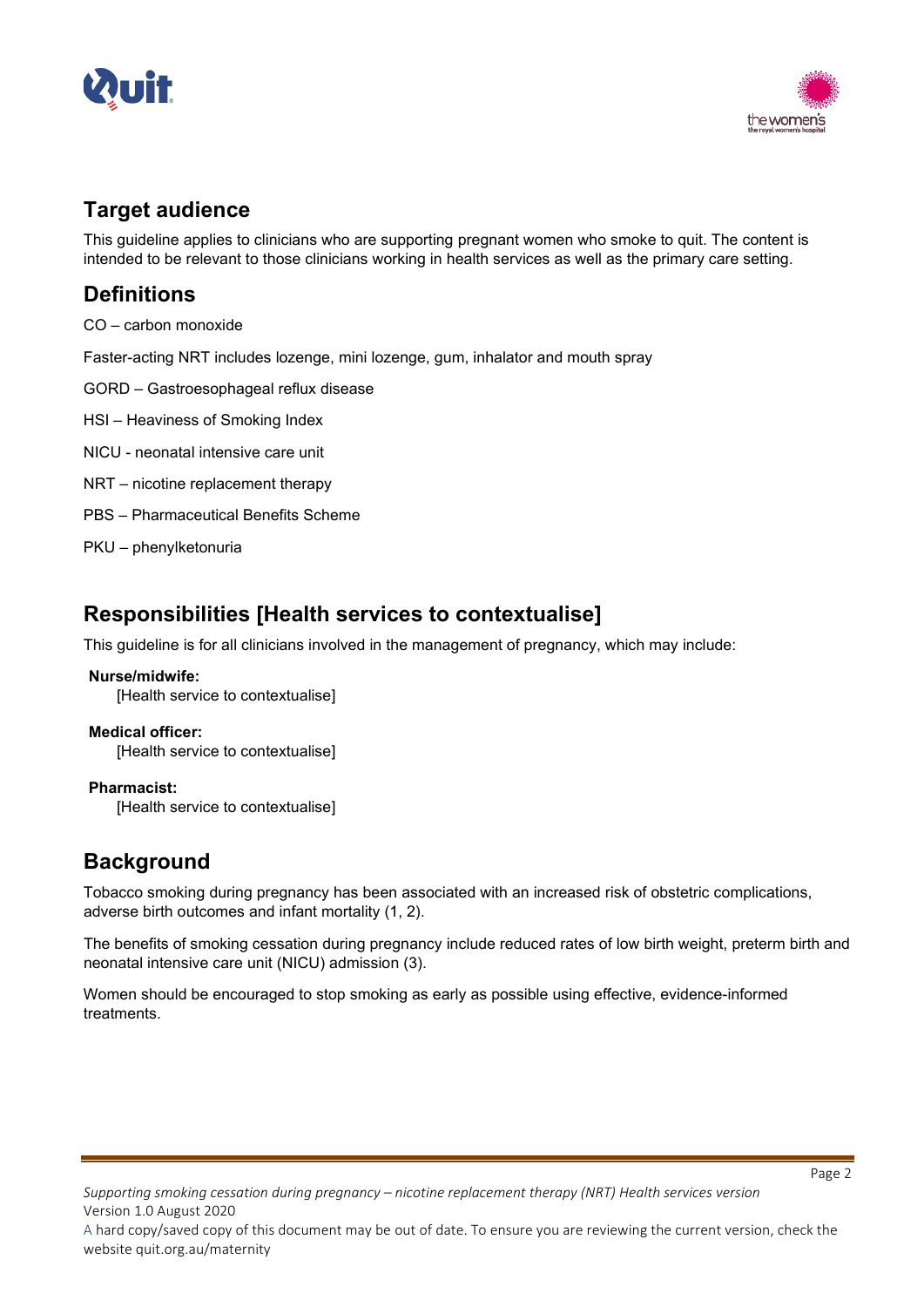



# **Ask, Advise, Help**

The 'Ask, Advise, Help' model is an approach that promotes cessation and aims to connect people who smoke to best practice tobacco dependence treatment (such as multi-session behavioural intervention) (Appendix 1).

## **'Ask' – Asking about smoking status**

At every antenatal appointment and during any hospital admission, ask all women about their tobacco smoking status and document this in the medical record.

Smoking status:

- Currently smokes
- Quit because of pregnancy (spontaneously quit/recently quit); document quit date
- Previously smoked; document quit date
- Never smoked

Offer carbon monoxide (CO) monitoring to all pregnant women if available. CO monitors are used to measure the amount of CO on a person's breath, and provide a motivational visual aid to encourage cessation and measure progress.

## **'Advise' – Advising women of the most effective way to quit and why quitting is important**

Provide advice to all pregnant women who are currently smoking and those who have quit because of pregnancy, in a clear, strong, personalised and non-judgemental way. This may include:

- The importance of quitting completely, not just cutting down
- Benefits of quitting for woman and baby, personalised to the woman's unique clinical situation where possible
- The most effective way to quit using evidenced-informed interventions (i.e. behavioural intervention ± NRT)
- The importance of remaining abstinent, especially in women who have recently quit (recognising that these women are at higher risk of relapse)

If a woman declares she is not ready to quit smoking:

- Explore barriers to quitting
- Discuss the importance of reviewing and monitoring smoking status at every visit

## **'Help' – Helping women stop smoking**

Non-pharmacological interventions such as multi-session behavioural intervention (for example, as delivered by Quitlines) are recommended as first-line therapy.

Offer all women who are currently smoking and those who have quit because of pregnancy a referral to Quitline (13 7848) for multi-session behavioural intervention.

Refer women with cardiovascular disease, mental illness or diabetes, and/or those who are taking concurrent medicines to a medical practitioner (*see – Assessment prior to smoking cessation*).

NRT may be considered in women unable to achieve abstinence using non-pharmacological interventions alone or in those with moderate to high nicotine dependence. The risks and benefits of NRT should be discussed with the woman prior to initiation. Risk-benefit discussions should be delivered in the context of nicotine use compared to continued smoking, rather than nicotine use alone.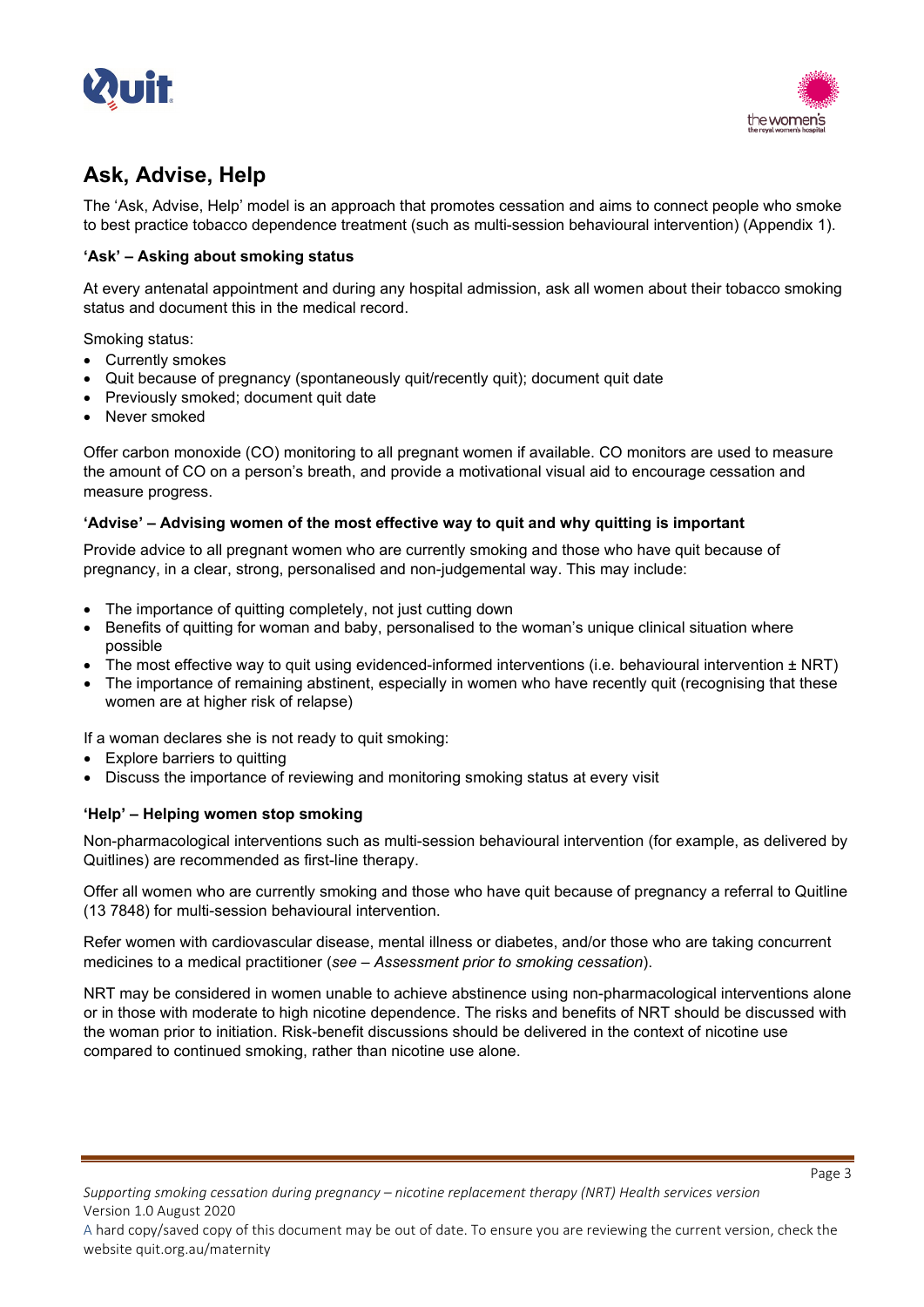



Table 1: Risks and benefits of using NRT compared to tobacco smoking

| <b>Risks</b>                                                                                                                                                                                                                                                                                                                                         | <b>Benefits</b>                                                                                                                                                                                                                                                                                                                                                                                                                                                                                                          |
|------------------------------------------------------------------------------------------------------------------------------------------------------------------------------------------------------------------------------------------------------------------------------------------------------------------------------------------------------|--------------------------------------------------------------------------------------------------------------------------------------------------------------------------------------------------------------------------------------------------------------------------------------------------------------------------------------------------------------------------------------------------------------------------------------------------------------------------------------------------------------------------|
| Long term effects are unknown.<br>$\bullet$<br>Adverse effects from NRT are possible.<br>Nicotine may be associated with potential<br>risk of low birth weight, preterm birth,<br>stillbirth, and/or cognitive impairment (1, 2,<br>4-6). However, findings from studies<br>evaluating NRT during pregnancy did not<br>corroborate these claims (7). | NRT generally delivers lower levels of nicotine<br>$\bullet$<br>compared to tobacco smoking (8-10).<br>NRT provides a 'clean' source of nicotine, thus<br>$\bullet$<br>minimising the exposure to other harmful<br>chemicals of tobacco smoke.<br>NRT use has been shown to increase smoking<br>$\bullet$<br>cessation rates by 43% (7).<br>Infants born to women who quit using NRT<br>$\bullet$<br>had better developmental outcomes at two<br>years of age, compared to those born to<br>women who did not quit (11). |

Engage the woman's partner and other close family members who currently smoke and offer referral to Quitline.

Document the discussion in the woman's medical record and provide ongoing follow up care and support at all subsequent appointments.

## **Assessment prior to smoking cessation**

## **Review underlying medical conditions**

Relevant underlying medical conditions should be taken into consideration when a woman stops smoking and prior to the commencement of NRT. Consult a medical practitioner if the woman has any of the following:

Table 2: Relevant underlying medical conditions, concerns and recommendations.

| <b>Underlying medical condition</b>                   | <b>Concerns and recommendations</b>                                                                                                                                                                                                                                                                                                                                                                                                                                                                                                                                                                                                                              |
|-------------------------------------------------------|------------------------------------------------------------------------------------------------------------------------------------------------------------------------------------------------------------------------------------------------------------------------------------------------------------------------------------------------------------------------------------------------------------------------------------------------------------------------------------------------------------------------------------------------------------------------------------------------------------------------------------------------------------------|
| Mental illness                                        | Nicotine withdrawal symptoms (such as depressed mood,<br>irritability and anxiety) can be mistaken for symptoms of mental<br>illness.<br>Refer to a mental health professional for further advice.                                                                                                                                                                                                                                                                                                                                                                                                                                                               |
| Cardiovascular disease                                | Smoking tobacco is known to contribute to adverse<br>٠<br>cardiovascular events, including acute coronary syndrome,<br>myocardial infarction, stroke, angina, or congestive heart failure.<br>Anecdotal reports of adverse cardiac and vascular<br>$\bullet$<br>consequences resulting from the use of NRT have led to<br>cautious use or avoidance in pregnant women. However, this is<br>not supported by the current evidence.<br>NRT use in women with underlying cardiovascular disease is not<br>$\bullet$<br>associated with an increased risk of adverse cardiovascular<br>events (12-14). However, it should be used under medical<br>supervision (15). |
| Diabetes mellitus or gestational<br>diabetes mellitus | Nicotine may decrease insulin absorption, secondary to<br>$\bullet$<br>peripheral vasoconstriction (16).<br>Monitor blood sugar levels during and post-NRT. Insulin dose<br>adjustment may be required.                                                                                                                                                                                                                                                                                                                                                                                                                                                          |

*Supporting smoking cessation during pregnancy – nicotine replacement therapy (NRT) Health services version*  Version 1.0 August 2020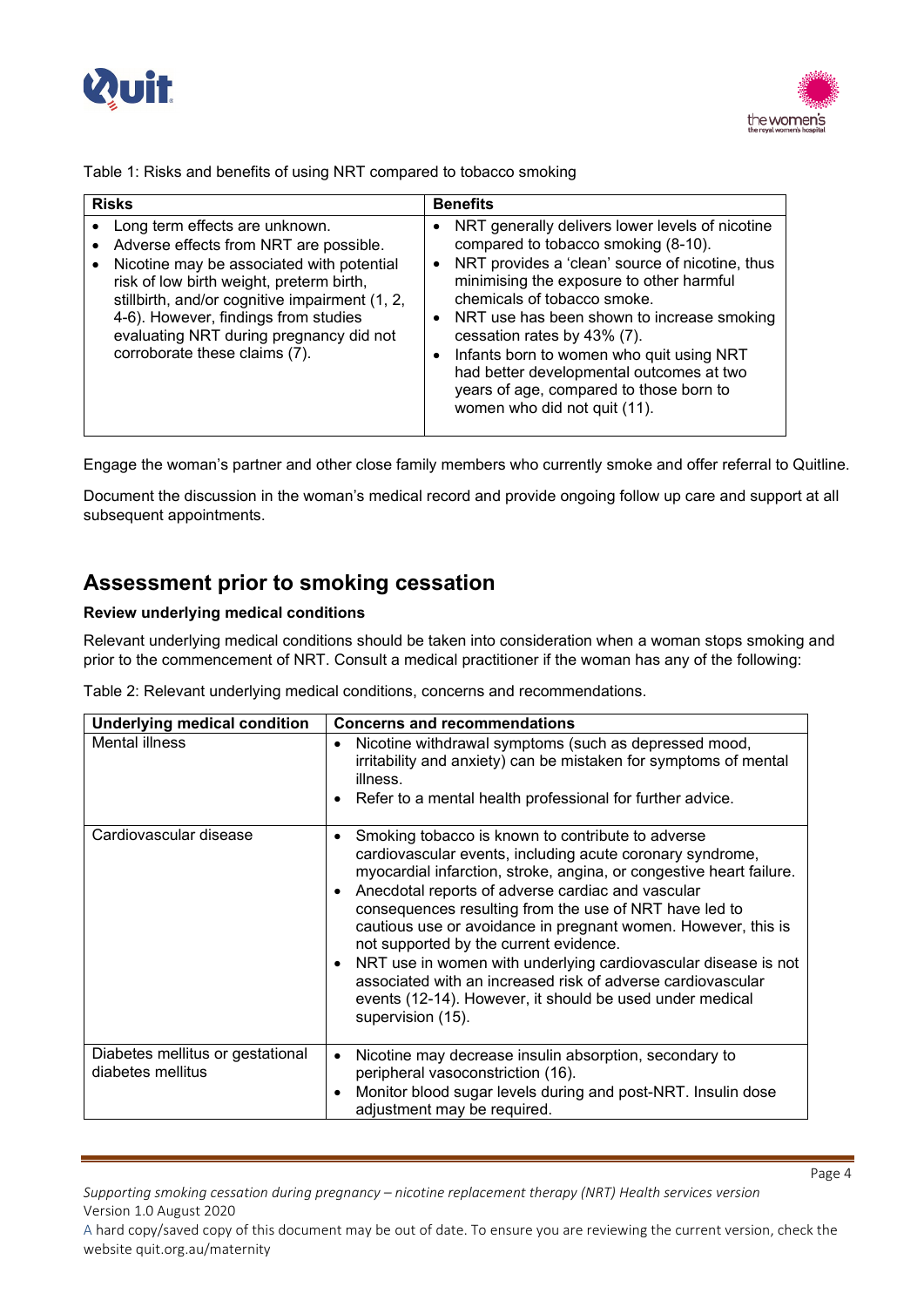



|                                                                                                | • Consider use of sugar free faster-acting NRT.                                                                                                                                                                       |
|------------------------------------------------------------------------------------------------|-----------------------------------------------------------------------------------------------------------------------------------------------------------------------------------------------------------------------|
| Generalised skin disease                                                                       | NRT patch may not be suitable in women with pruritus<br>secondary to conditions such as obstetric cholestasis and<br>pruritic urticarial papules and plaques of pregnancy.<br>Consider use of faster-acting NRT.      |
| Nausea and vomiting, including<br>hyperemesis and<br>gastroesophageal reflux disease<br>(GORD) | Faster-acting NRT may exacerbate nausea and vomiting.<br>$\bullet$<br>Swallowing nicotine can exacerbate symptoms of oesophagitis<br>and gastric or peptic ulcer disease.<br>Ensure correct use of faster-acting NRT. |

#### **Other considerations**

There are other considerations for some medical conditions/scenarios. Certain NRT formulations will not be suitable for some women, and an alternative should be considered.

Table 3. Additional considerations that may require alternative formulations of NRT.

| Consideration                       | Recommendation                                                                                                                          |
|-------------------------------------|-----------------------------------------------------------------------------------------------------------------------------------------|
| Phenylketonuria (PKU)               | Avoid faster-acting NRT containing aspartame                                                                                            |
|                                     | in women with PKU.                                                                                                                      |
| Dentures or complicated dental work | Avoid the use of nicotine gum as it may stick to<br>and damage the dentures or dental work.<br>Consider an alternative NRT formulation. |
| Asthma                              | Use NRT inhalator with caution as it may<br>irritate the throat and cause coughing.<br>Consider an alternative NRT formulation.         |

#### **Review concurrent medicines use**

Review concurrent medicines use when a woman stops smoking and prior to the commencement of NRT. Consult a medical practitioner if the woman is currently taking any medicines listed in Appendix 2.

General considerations:

- When a woman quits or significantly cuts down on smoking, the dose of certain medicines may need to be adjusted.
- Chemicals in tobacco smoke accelerate the metabolism of certain medicines by inducing the cytochrome P450 (CYP) 1A2 (17) and uridine 5'-diphosphate glucuronosyltransferases (18).
- Nicotine may counter the pharmacological actions of certain medicines via stimulation of the sympathetic nervous system (16).

#### **Review history of previous quit attempts and withdrawal symptoms**

Women who experience withdrawal symptoms during previous quit attempts are likely to experience them again.

Withdrawal from nicotine can be an uncomfortable experience, particularly within the first 24 hours when symptoms are most severe.

Page 5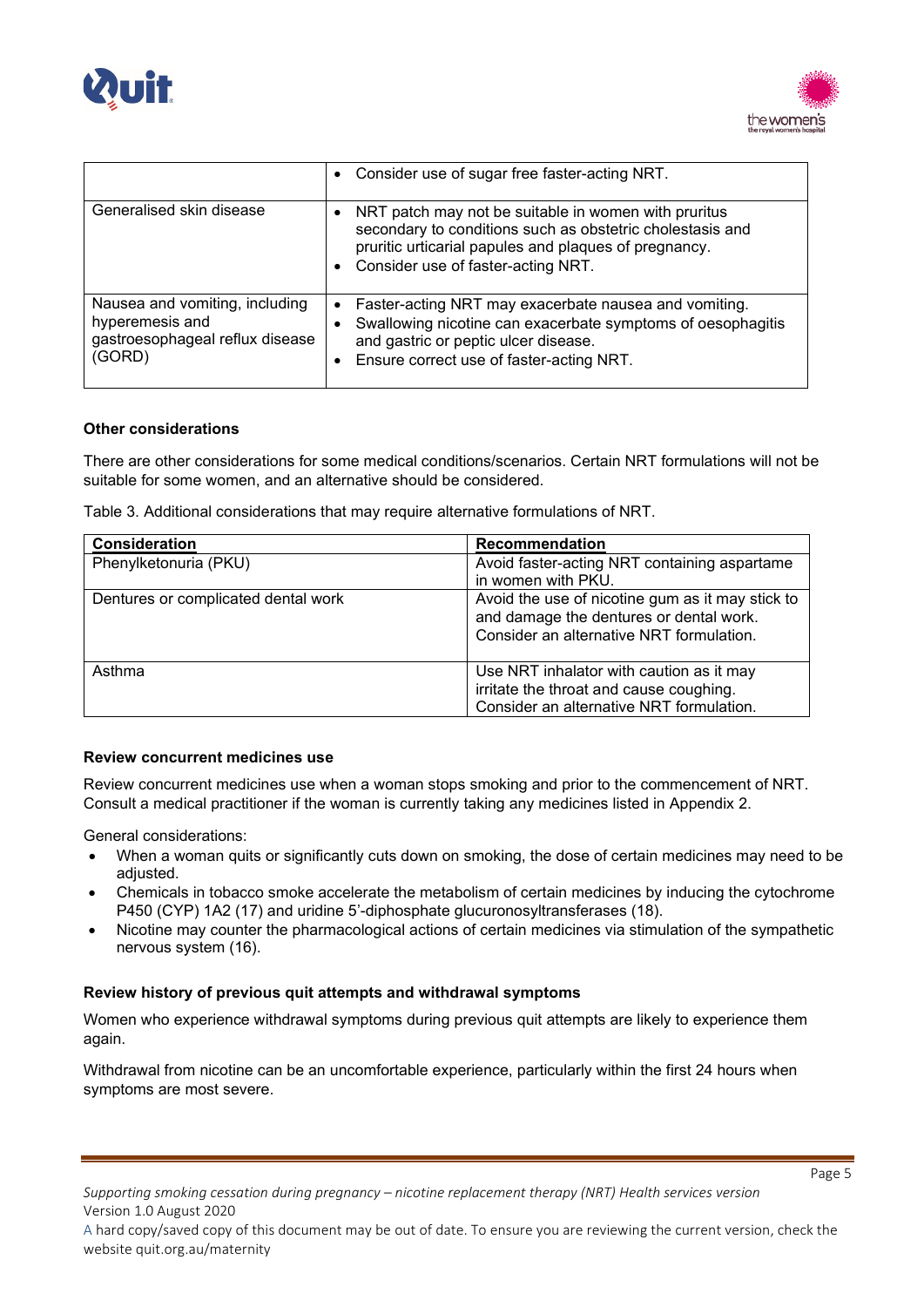



Symptoms of nicotine withdrawal can include:

- Restlessness, anxiety, irritability, emotional lability, frustration, anger
- **Depression**
- Inability to concentrate

## • Insomnia

- Increased appetite, weight gain
- Headaches

## **Treatment**

## **Assessing nicotine dependence**

Nicotine dependence in women who smoke cigarettes can be assessed using the Heaviness of Smoking Index (HSI) (Table 4) (19).

Table 4: The Heaviness of Smoking Index (HSI)

| Question                                                    | <b>Answer</b>      | <b>Score</b>   |
|-------------------------------------------------------------|--------------------|----------------|
| How many cigarettes do you smoke                            | 10 or fewer        | 0              |
| each day?                                                   | 11 to 20           | 1              |
|                                                             | 21 to 30           | $\overline{2}$ |
|                                                             | 31 or more         | 3              |
| How soon after waking do you smoke<br>your first cigarette? | After 60 minutes   | $\Omega$       |
|                                                             | 31 to 60 minutes   | 1              |
|                                                             | 6 to 30 minutes    | $\overline{2}$ |
|                                                             | Within 5 minutes   | 3              |
|                                                             | <b>Total Score</b> |                |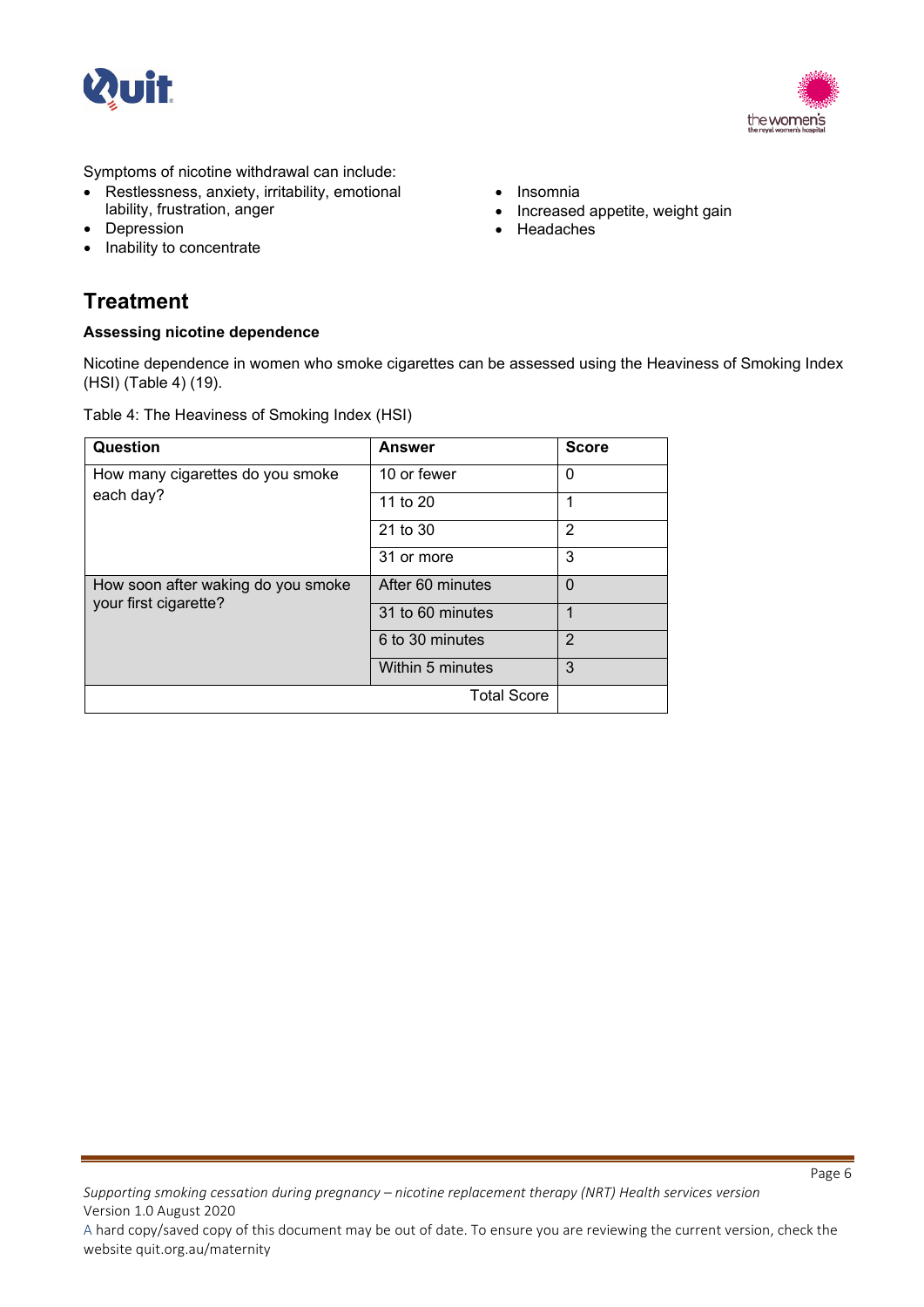



## **Treatment recommendations:**

Treatment recommendations are based on HSI, taking into consideration previous quit attempts.

Pregnant women who have relapsed in the past or who experience cravings using one form of NRT alone may consider combination NRT (i.e. NRT patch and faster-acting NRT) under medical supervision.

Table 5: Treatment recommendation based on the level of nicotine dependence

| <b>HSI Score</b><br>(level of dependence) | $0$ to $2$<br>(Low nicotine<br>dependence)                    | $3$ to 4<br>(Moderate nicotine<br>dependence)                                                                                                 | $5$ to $6$<br>(High nicotine<br>dependence)                                                |
|-------------------------------------------|---------------------------------------------------------------|-----------------------------------------------------------------------------------------------------------------------------------------------|--------------------------------------------------------------------------------------------|
| <b>Treatment</b><br>recommendation        | Multi-session<br>behavioural intervention<br>(Quitline) alone | Multi-session<br>behavioural intervention<br>(Quitline) $\pm$ faster-acting<br>NRT<br>Use the highest strength<br>faster-acting NRT initially | Multi-session<br>behavioural intervention<br>(Quitline) + NRT patch<br>± faster-acting NRT |
|                                           |                                                               | If cravings or withdrawal symptoms are not controlled,<br>consult a medical practitioner and consider:                                        |                                                                                            |
|                                           | The addition of faster-<br>acting NRT                         | The addition of a NRT<br>patch                                                                                                                | Maximising the dose of<br>NRT patch and faster-<br>acting NRT                              |

NRT can be introduced early in pregnancy.

NRT should be used at the most effective dose for the shortest duration possible to minimise foetal exposure to nicotine. To prevent relapse, do not stop NRT until the woman is able to resist trigger situations. NRT may then be ceased abruptly at the end of treatment.

NRT use should be regularly reviewed by a medical practitioner (general practitioner (GP) or obstetric care provider) as often as practicable.

If women are tempted to smoke after stopping NRT, encourage use of behavioural intervention through Quitline to help manage cravings. Consider reinitiating or resuming previous dose of NRT if necessary.

## **Behavioural intervention (Quitline)**

Behavioural intervention has been shown to be effective in supporting pregnant women to stop smoking (3).

Quitline delivers phone-based multi-session behavioural interventions to people who smoke, including pregnant women.

Quitline counsellors use a range of behaviour change techniques to support people to make and sustain a quit attempt (including setting a quit date) and adjust to a smoke-free life.

Quitline counsellors encourage people to use smoking cessation pharmacotherapies if clinically appropriate, and in consultation with a health professional.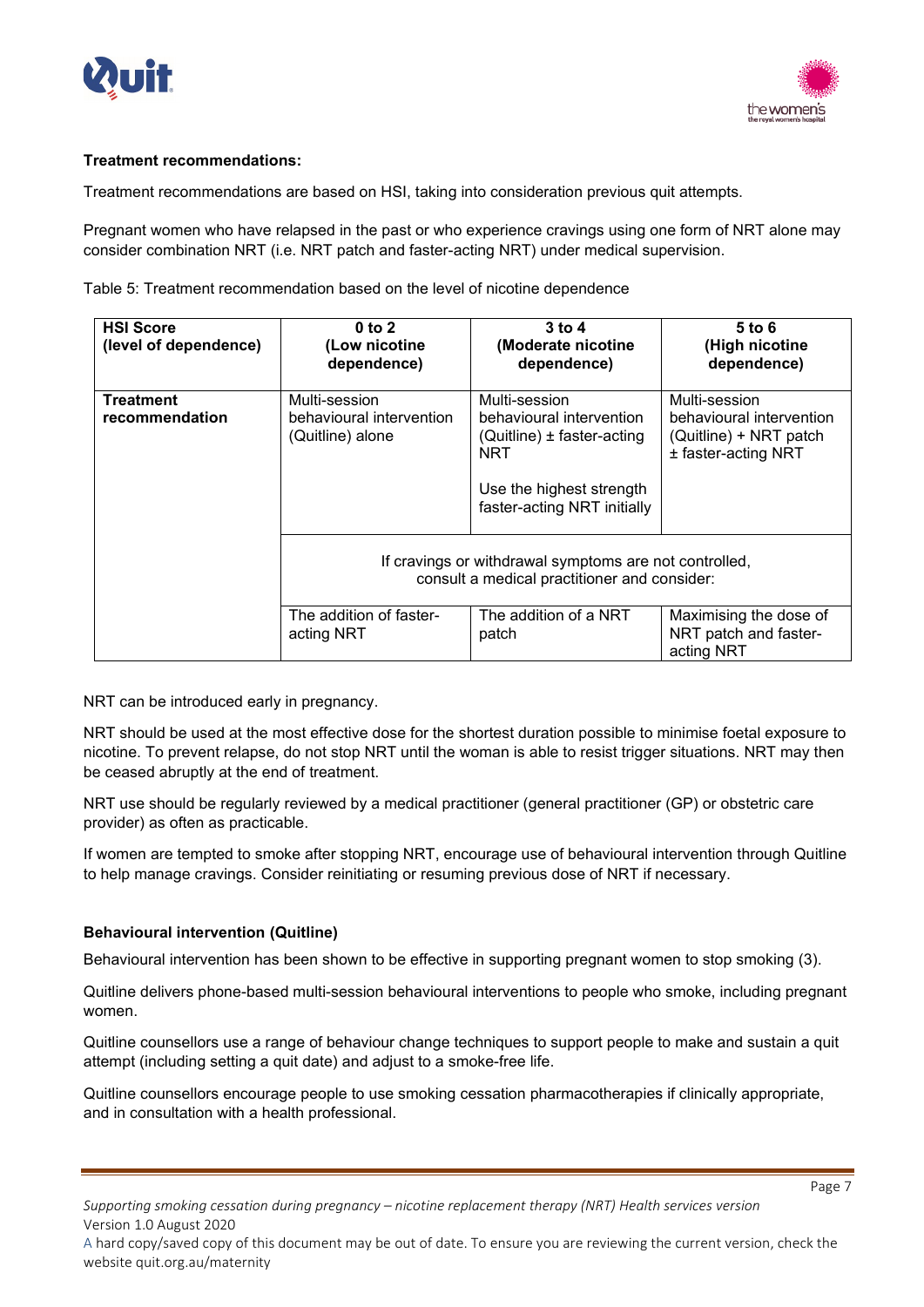



Pregnant women can be referred to Quitline either via fax (1800 931 739) or an online referral form (visit [www.quit.org.au\)](http://www.quit.org.au/).

## **Nicotine replacement therapy (NRT) formulations**

#### *Faster-acting NRT*

Faster-acting formulations of NRT such as lozenge, gum or inhalator that allow intermittent dosing are recommended for women with lower levels of nicotine dependence, or women who have been successful in cutting down on smoking but have not been able to quit.

Faster-acting NRT may be useful when strong cigarette cravings occur (20).

Women should keep a diary to identify smoking triggers and to determine daily NRT use. This information is useful to inform and optimise smoking cessation strategies.

Eating and drinking, especially acidic beverages (e.g. coffee or soft drinks), should be avoided 15 minutes before and during the use of faster-acting NRT as reduced salivary pH may interfere with nicotine absorption through the oral mucosa (21).

The mouth spray contains a small amount of alcohol and is not considered first line therapy in pregnancy.

Table 6: Faster-acting NRT

| <b>NRT</b> formulation | <b>Strengths</b>         | <b>Recommended dose</b>                                                                                                                                                                                                               | <b>Directions for use</b>                                                                                                                                                                                                                                                                                                                                                                             |
|------------------------|--------------------------|---------------------------------------------------------------------------------------------------------------------------------------------------------------------------------------------------------------------------------------|-------------------------------------------------------------------------------------------------------------------------------------------------------------------------------------------------------------------------------------------------------------------------------------------------------------------------------------------------------------------------------------------------------|
| Lozenge                | 2mg<br>4 <sub>mg</sub>   | One lozenge every 1 to<br>2 hours (up to 15<br>lozenges per 24 hours<br>Maximum of 12 (2mg)<br>lozenges per 24 hours<br>when used in<br>combination with an<br>NRT patch                                                              | Allow the lozenge to slowly dissolve in the<br>mouth (may take up to 30 minutes)<br>Move the lozenge from one side of the<br>mouth to the other from time to time<br>The lozenge should not be chewed or<br>swallowed whole<br>Lozenge containing aspartame is not<br>suitable for women with PKU                                                                                                     |
| Mini lozenge           | 1.5mg<br>4 <sub>mg</sub> | One mini lozenge every<br>1 to 2 hours (up to 20<br>(1.5mg) mini lozenges<br>or $15$ (4mg) mini<br>lozenges per 24 hours).<br>Maximum of 12 (1.5mg)<br>mini lozenges per 24<br>hours when used in<br>combination with an<br>NRT patch |                                                                                                                                                                                                                                                                                                                                                                                                       |
| Gum                    | 2mg<br>4mg               | One piece of gum every<br>1 to 2 hours (up to 20<br>$(2mg)$ gums or 10 $(4mg)$<br>gums per 24 hours).<br>Maximum of 12 (2mg)<br>gums per 24 hours<br>when used in<br>combination with an<br>NRT patch                                 | Slowly chew the gum (about ten times)<br>$\bullet$<br>until there is a tingling or bitter taste, then<br>place it between gum and cheek. When the<br>strong taste or tingling has subsided, chew<br>again<br>Repeat until the strong taste fades or it no<br>longer causes tingling (can be up to 30<br>minutes)<br>The gum may not be suitable for women<br>with dentures or complicated dental work |

*Supporting smoking cessation during pregnancy – nicotine replacement therapy (NRT) Health services version*  Version 1.0 August 2020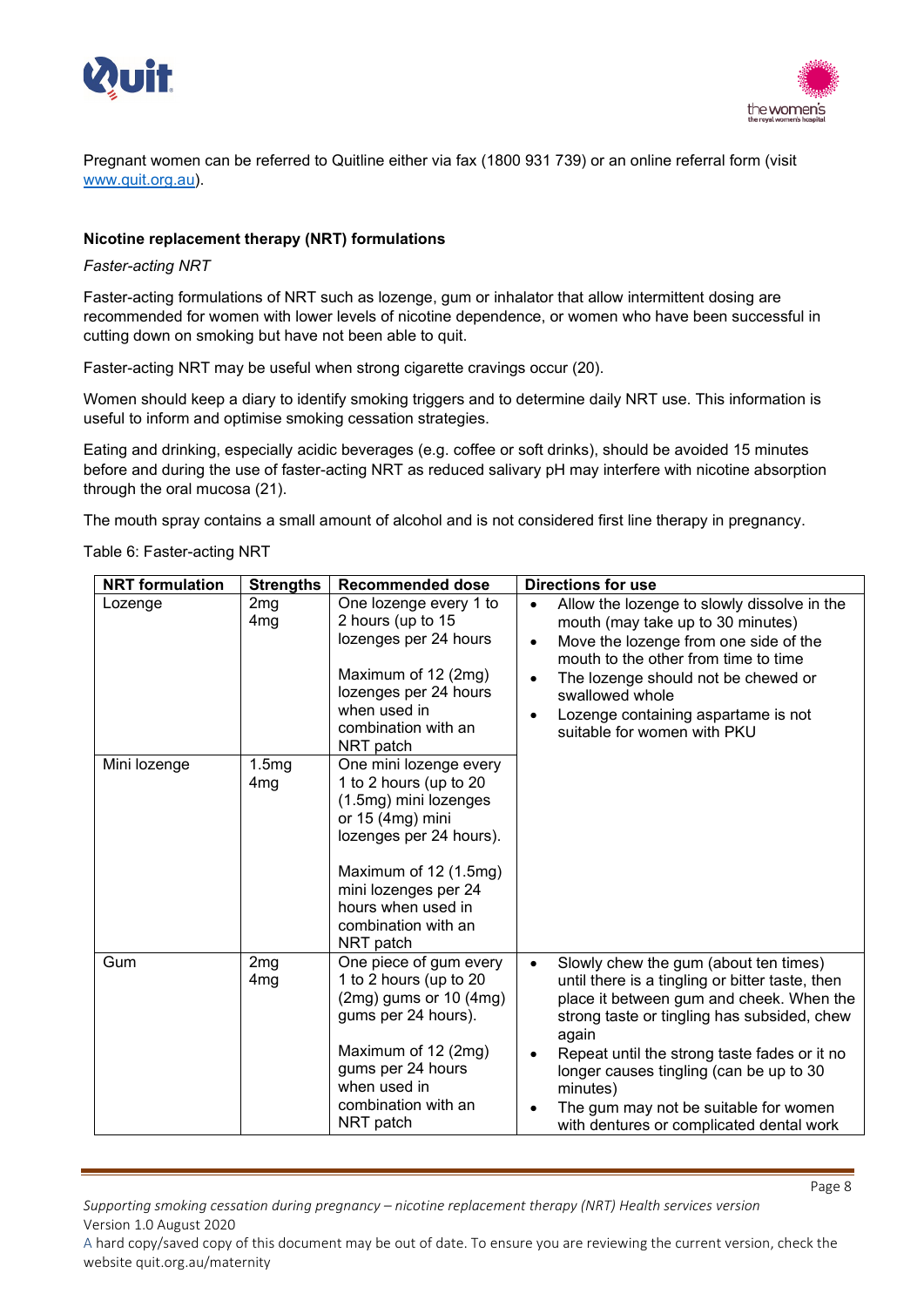



| <b>NRT</b> formulation | <b>Strengths</b> | <b>Recommended dose</b>                                                                                                                                                                                                                    | <b>Directions for use</b>                                                                                                                                                                                                                                                                                                                                                                                                                                                                                                                                                                                                                      |  |
|------------------------|------------------|--------------------------------------------------------------------------------------------------------------------------------------------------------------------------------------------------------------------------------------------|------------------------------------------------------------------------------------------------------------------------------------------------------------------------------------------------------------------------------------------------------------------------------------------------------------------------------------------------------------------------------------------------------------------------------------------------------------------------------------------------------------------------------------------------------------------------------------------------------------------------------------------------|--|
|                        |                  |                                                                                                                                                                                                                                            | Gum containing aspartame is not suitable                                                                                                                                                                                                                                                                                                                                                                                                                                                                                                                                                                                                       |  |
|                        |                  |                                                                                                                                                                                                                                            | for women with PKU                                                                                                                                                                                                                                                                                                                                                                                                                                                                                                                                                                                                                             |  |
| Inhalator              | 15 <sub>mg</sub> | The contents of one<br>cartridge to be inhaled<br>as required (up to six<br>cartridges per 24 hours)                                                                                                                                       | Take short and shallow inhalations<br>$\bullet$<br>Avoid deep inhalation as it may cause<br>coughing and/or throat irritation<br>Nicotine in the inhalator is absorbed<br>$\bullet$<br>buccally<br>About eight to ten inhalator puffs substitute<br>for one cigarette puff (i.e. if a cigarette is<br>smoked in eight puffs, 64 to 80 puffs of the<br>inhalator is required)<br>Each cartridge substitutes for seven<br>$\bullet$<br>cigarettes, after which a new cartridge<br>should be used<br>Cartridges should be regularly changed<br>The inhalator should be used with caution<br>in those with asthma and chronic throat<br>conditions |  |
| Mouth spray            | 1 <sub>mg</sub>  | One to two sprays<br>every 30 to 60 minutes<br>(up to 4 sprays per hour<br>and up to 64 sprays per<br>24 hours)<br>Maximum of two sprays<br>per hour (up to 32<br>sprays per 24 hours)<br>when used in<br>combination with an<br>NRT patch | This NRT formulation contains small amounts of<br>alcohol (less than 100mg per spray), and<br>therefore is not considered first line in<br>pregnancy.<br>Prime the pump before initial use, or if it<br>has not been used for several days<br>Spray into the inside of the cheek or under<br>$\bullet$<br>the tongue; do not inhale whilst spraying<br>Avoid swallowing for a few seconds to<br>allow the nicotine to be absorbed                                                                                                                                                                                                              |  |

## *NRT patches*

The NRT patch provides a steady dose of nicotine throughout the day. However, it may not be effective for the relief of breakthrough cravings (22). Intermittent use of faster-acting NRT may be required to relieve cravings and manage withdrawal symptoms.

There is no evidence that weaning with lower strength patches at the end of treatment offers any benefit over abrupt cessation (23).

Remove nicotine patch at bedtime to minimise adverse effects and foetal exposure to nicotine.

Table 7: NRT patches

| <b>NRT</b><br>formulations | <b>Strengths</b>                 | <b>Recommended dose</b>                                            | Directions for use                                                                                                                                                              |
|----------------------------|----------------------------------|--------------------------------------------------------------------|---------------------------------------------------------------------------------------------------------------------------------------------------------------------------------|
| Patch<br>(16 hours)        | 25mg<br>15mg<br>10 <sub>mg</sub> | One patch daily<br>Consider the 21mg/24hr<br>or 15mg/16hr patch in | The patch should be applied on waking in<br>$\bullet$<br>the morning and removed at bedtime<br>Apply the patch to dry, clean, hairless<br>٠<br>area(s) on the upper body or arm |
| Patch<br>(24 hours)        | 21mg<br>14mg<br>7mg              | women with high<br>nicotine dependence (7)                         | Rotate sites of application<br>٠                                                                                                                                                |

*Supporting smoking cessation during pregnancy – nicotine replacement therapy (NRT) Health services version*  Version 1.0 August 2020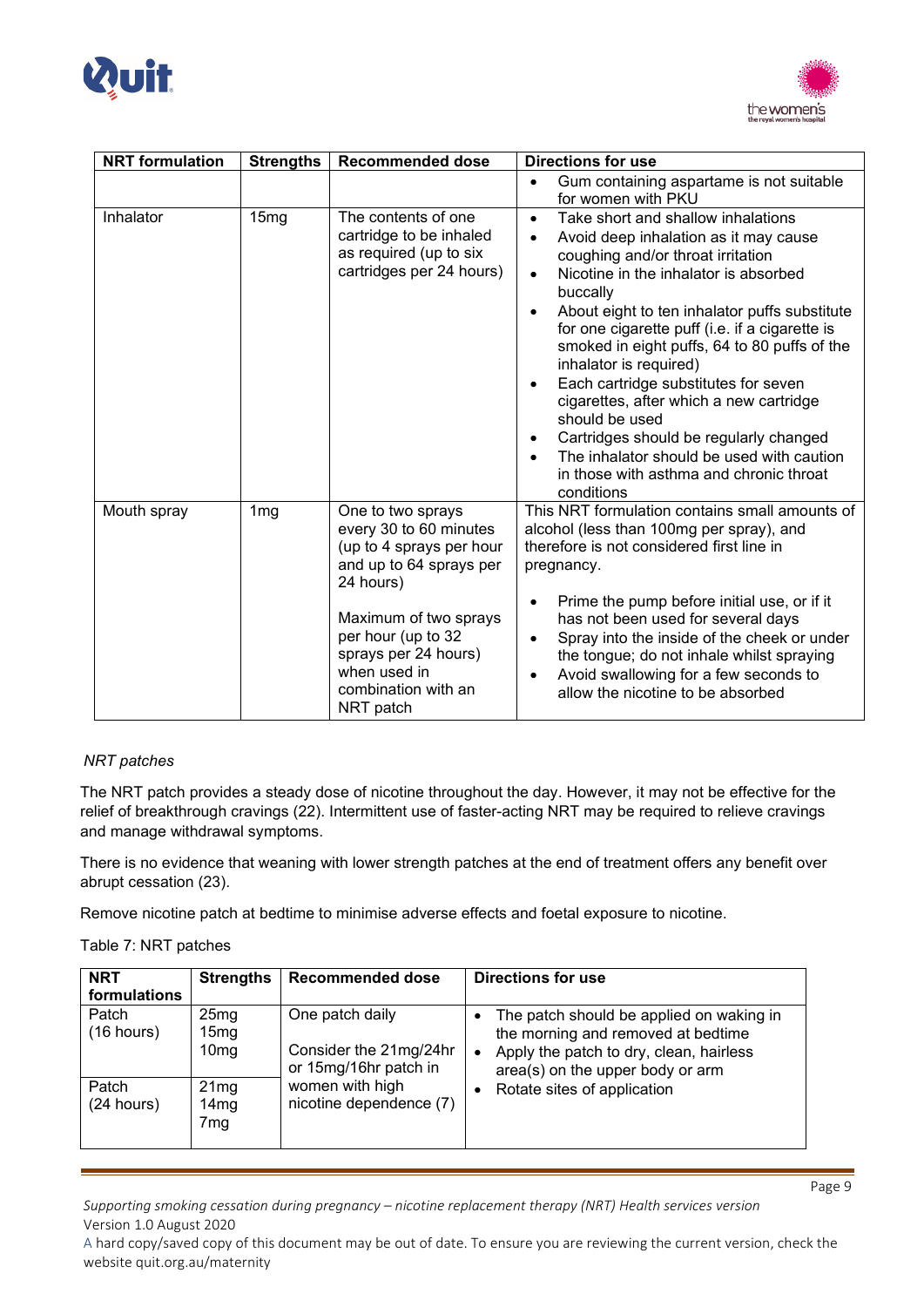



### *Adverse effects*

NRT is generally safe and well tolerated. However, minor adverse effects may occur. Correct use of all NRT formulations is paramount, as many adverse effects may be due to poor technique.

|  | Table 8: NRT formulations and common adverse effects |  |  |  |  |
|--|------------------------------------------------------|--|--|--|--|
|--|------------------------------------------------------|--|--|--|--|

| <b>NRT</b> formulation         | <b>Common adverse effects</b>                                                    |
|--------------------------------|----------------------------------------------------------------------------------|
| Patch                          | Skin irritation and erythema                                                     |
| Gum, lozenge, and mini lozenge | Nausea, vomiting, indigestion, and hiccups                                       |
| Inhalator and mouth spray      | Mouth or throat irritation, cough, nausea, vomiting,<br>indigestion, and hiccups |

# **Evaluation, monitoring, and reporting of compliance to this guideline**

Compliance to this guideline or procedure will be monitored, evaluated and reported by [XX – health services to contextualise].

*Supporting smoking cessation during pregnancy – nicotine replacement therapy (NRT) Health services version*  Version 1.0 August 2020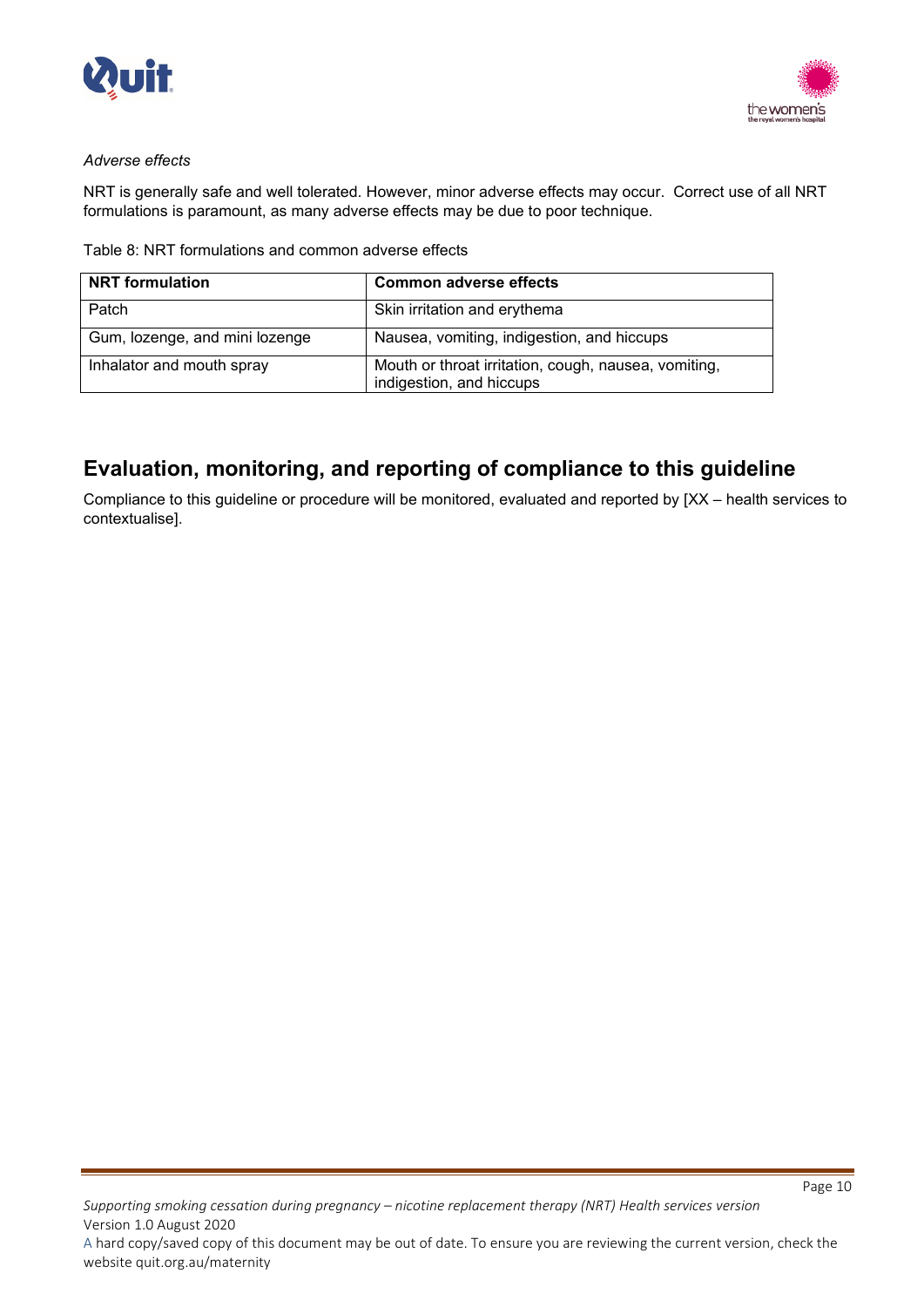



## **References**

- 1. National Center for Chronic Disease Prevention and Health Promotion (US) Office on Smoking and Health. The health consequences of smoking-50 years of progress: a report of the surgeon general. Atlanta (GA): Centers for Disease Control and Prevention (US); 2014.
- 2. Scollo M, Winstanley M. Tobacco in Australia: facts and issues. Melbourne: Cancer Council Victoria; 2019.
- 3. Chamberlain C, O'Mara-Eves A, Porter J, Coleman T, Perlen SM, Thomas J, et al. Psychosocial interventions for supporting women to stop smoking in pregnancy. Cochrane Database of Systematic Reviews. 2017;2:CD001055.
- 4. National Center for Chronic Disease Prevention and Health Promotion (US) Office on Smoking and Health. How tobacco smoke causes disease: the biology and behavioral basis for smoking-attributable disease: a report of the surgeon general. Atlanta (GA): Centers for Disease Control and Prevention (US); 2010.
- 5. Bruin JE, Gerstein HC, Holloway AC. Long-term consequences of fetal and neonatal nicotine exposure: a critical review. Toxicological Sciences. 2010;116(2):364-74.
- 6. Wickström R. Effects of nicotine during pregnancy: human and experimental evidence. Current Neuropharmacology. 2007;5(3):213-22.
- 7. Coleman T, Chamberlain C, Davey MA, Cooper SE, Leonardi-Bee J. Pharmacological interventions for promoting smoking cessation during pregnancy. Cochrane Database of Systematic Reviews. 2015(12):CD010078.
- 8. Fant RV, Owen LL, Henningfield JE. Nicotine replacement therapy. Primary Care: Clinics in Office Practice. 1999;26(3):633-52.
- 9. Ogburn PL, Jr., Hurt RD, Croghan IT, Schroeder DR, Ramin KD, Offord KP, et al. Nicotine patch use in pregnant smokers: nicotine and cotinine levels and fetal effects. American Journal of Obstetrics & Gynecology. 1999;181(3):736-43.
- 10. Oncken CA, Hatsukami DK, Lupo VR, Lando HA, Gibeau LM, Hansen RJ. Effects of short-term use of nicotine gum in pregnant smokers. Clinical pharmacology and therapeutics. 1996;59(6):654-61.
- 11. Cooper S, Taggar J, Lewis S, Marlow N, Dickinson A, Whitemore R, et al. Effect of nicotine patches in pregnancy on infant and maternal outcomes at 2 years: follow-up from the randomised, double-blind, placebo-controlled SNAP trial. The Lancet Respiratory Medicine. 2014;2(9):728-37.
- 12. Joseph AM, Norman SM, Ferry LH, Prochazka AV, Westman EC, Steele BG, et al. The safety of transdermal nicotine as an aid to smoking cessation in patients with cardiac disease. The New England journal of medicine. 1996;335(24):1792-8.
- 13. Hubbard R, Lewis S, Smith C, Godfrey C, Smeeth L, Farrington P, et al. Use of nicotine replacement therapy and the risk of acute myocardial infarction, stroke, and death. Tobacco Control. 2005;14(6):416- 21.
- 14. Woolf KJ, Zabad MN, Post JM, McNitt S, Williams GC, Bisognano JD. Effect of nicotine replacement therapy on cardiovascular outcomes after acute coronary syndromes. The American journal of cardiology. 2012;110(7):968-70.
- 15. The Royal Australian College of General Practitioners. Supporting smoking cessation: a guide for health professionals. East Melbourne, Vic: RACGP; 2019.
- 16. Zevin S, Benowitz NL. Drug interactions with tobacco smoking. An update. Clinical pharmacokinetics. 1999;36(6):425-38.
- 17. Zhou SF, Yang LP, Zhou ZW, Liu YH, Chan E. Insights into the substrate specificity, inhibitors, regulation, and polymorphisms and the clinical impact of human cytochrome P450 1A2. The American Association of Pharmaceutical Scientists Journal. 2009;11(3):481-94.
- 18. Villard PH, Herber R, Seree EM, Attolini L, Magdalou J, Lacarelle B. Effect of cigarette smoke on UDPglucuronosyltransferase activity and cytochrome P450 content in liver, lung and kidney microsomes in mice. Pharmacology & toxicology. 1998;82(2):74-9.
- 19. Borland R, Yong HH, O'Connor RJ, Hyland A, Thompson ME. The reliability and predictive validity of the Heaviness of Smoking Index and its two components: findings from the International Tobacco Control Four Country study. Nicotine & Tobacco Research. 2010;12 Suppl(Suppl 1):S45-S50.
- 20. Australian Medicines Handbook [Online]. Adelaide: Australian Medcines Handbook Pty Ltd; 2019.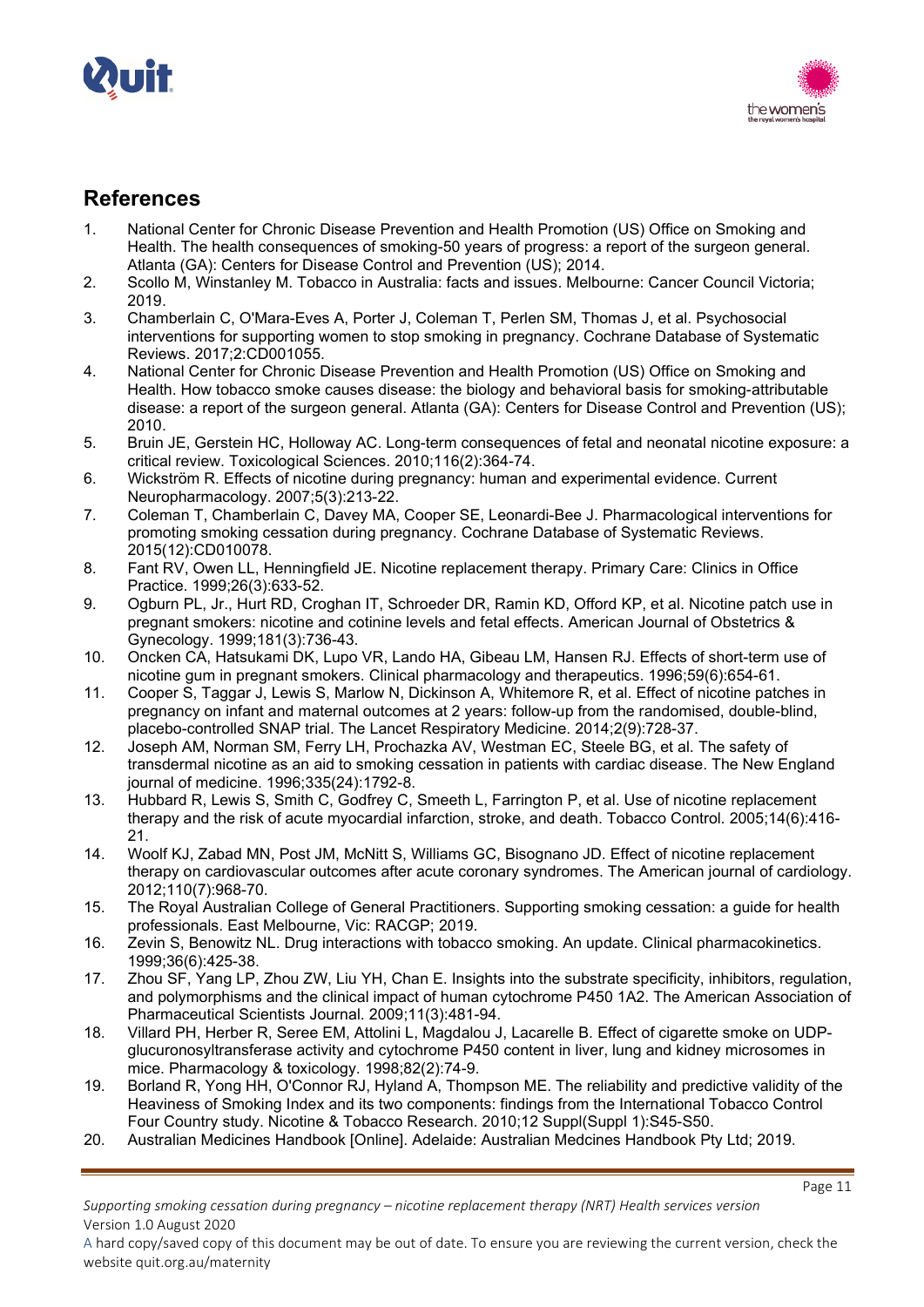



- 21. Henningfield JE, Radzius A, Cooper TM, Clayton RR. Drinking Coffee and Carbonated Beverages Blocks Absorption of Nicotine From Nicotine Polacrilex Gum. The Journal of the American Medical Association. 1990;264(12):1560-4.
- 22. Ferguson SG, Shiffman S. The relevance and treatment of cue-induced cravings in tobacco dependence. Journal of Substance Abuse Treatment. 2009;36(3):235-43.
- 23. Stead LF, Perera R, Bullen C, Mant D, Hartmann-Boyce J, Cahill K, et al. Nicotine replacement therapy for smoking cessation. Cochrane Database of Systematic Reviews. 2012;11:CD000146.
- 24. Desai HD, Seabolt J, Jann MW. Smoking in patients receiving psychotropic medications: a pharmacokinetic perspective. CNS Drugs. 2001;15(6):469-94.
- 25. Oliveira P, Ribeiro J, Donato H, Madeira N. Smoking and antidepressants pharmacokinetics: a systematic review. Annals of General Psychiatry. 2017;16:17.
- 26. Faber MS, Fuhr U. Time response of cytochrome P450 1A2 activity on cessation of heavy smoking. Clinical pharmacology and therapeutics. 2004;76(2):178-84.
- 27. Wahawisan J, Kolluru S, Nguyen T, Molina C, Speake J. Methadone toxicity due to smoking cessation-a case report on the drug-drug interaction involving cytochrome P450 isoeznyme 1A2. Annals of Pharmacotherapy. 2011; 45(6):e34
- 28. Claire R, Chamberlain C, Davey M, Cooper SE, Berlin I, Leonardi-Bee J, et al. Pharmacological interventions for promoting smoking cessation during pregnancy. Cochrane Database of Systematic Reviews. 2020;CD010078

# **Further reading**

For further information on smoking cessation, including in pregnancy, refer to the Royal Australian College of General Practitioners' *Supporting smoking cessation: A guide for health professionals*. Available at: [https://www.racgp.org.au/clinical-resources/clinical-guidelines/key-racgp-guidelines/view-all-racgp](https://www.racgp.org.au/clinical-resources/clinical-guidelines/key-racgp-guidelines/view-all-racgp-guidelines/supporting-smoking-cessation)[guidelines/supporting-smoking-cessation](https://www.racgp.org.au/clinical-resources/clinical-guidelines/key-racgp-guidelines/view-all-racgp-guidelines/supporting-smoking-cessation)

Quit has developed practical videos demonstrating how to use each type of NRT formulation. Visit quit.org.au.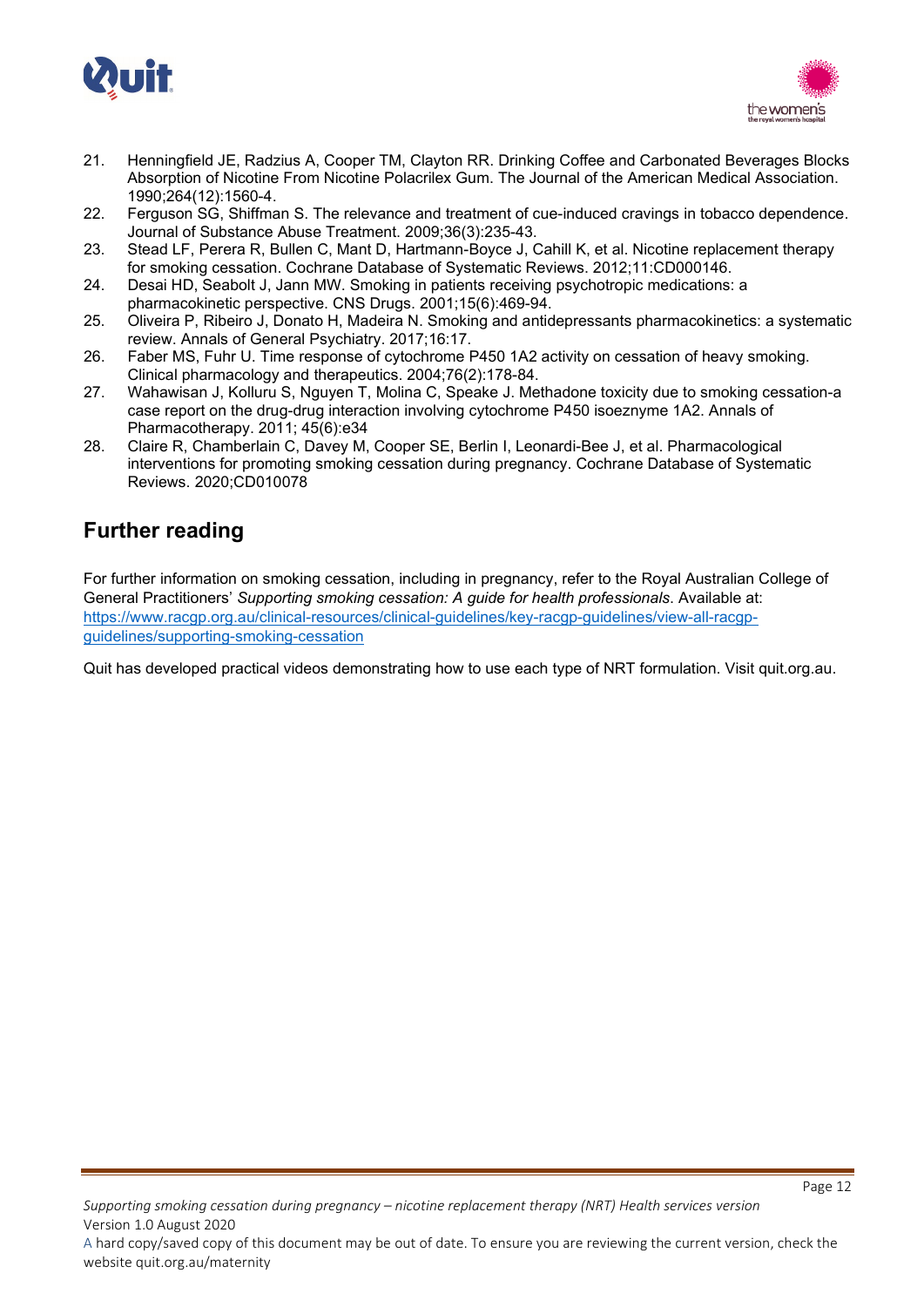



# **Appendices**

**Appendix 1:** Summary of the smoking cessation pathway - 'Ask, Advise, Help' model

|             |                                                                                                                                                                                                                                                                                                                                                                                                                                                                                                               | Ask all women about their tobacco smoking status and document in the medical record                                                                                                                                                  |                                                                |  |
|-------------|---------------------------------------------------------------------------------------------------------------------------------------------------------------------------------------------------------------------------------------------------------------------------------------------------------------------------------------------------------------------------------------------------------------------------------------------------------------------------------------------------------------|--------------------------------------------------------------------------------------------------------------------------------------------------------------------------------------------------------------------------------------|----------------------------------------------------------------|--|
| <b>Ask</b>  | "Do you currently smoke?"<br>• Currently smokes<br>pathway<br>$\bullet$<br>Never smoked<br>Offer CO monitoring to all pregnant women if available.                                                                                                                                                                                                                                                                                                                                                            | Quit because of pregnancy (spontaneously quit/recently quit) – Congratulate and continue<br>Previously smoked - Congratulate and encourage them to remain abstinent.                                                                 |                                                                |  |
|             |                                                                                                                                                                                                                                                                                                                                                                                                                                                                                                               | Advise all pregnant women, who are currently smoking and those who have quit because of<br>pregnancy, in a clear, strong, personalised and non-judgemental way.                                                                      |                                                                |  |
| Advise      | Provide information about:<br>Benefits of quitting for the woman and her baby<br>$\bullet$<br>that these women are at higher risk of relapse)                                                                                                                                                                                                                                                                                                                                                                 | The importance of quitting completely, not just cutting down<br>The most effective way to quit using evidenced-based interventions<br>The importance of remaining abstinent, especially in women who have recently quit (recognising |                                                                |  |
|             | Helping women quit smoking through evidence-based smoking cessation interventions<br>Refer women with underlying medical conditions or those who are taking concurrent medicines<br>$\bullet$<br>to a medical practitioner<br>Assess level of nicotine dependence using the Heaviness of Smoking Index (HSI) in women<br>$\bullet$<br>who smoke cigarettes<br>Offer all pregnant women who smoke or those who quit because of the pregnancy referral to<br>$\bullet$<br>Quitline for behavioural intervention |                                                                                                                                                                                                                                      |                                                                |  |
|             | Initiate NRT if clinically appropriate and after the risk-benefits have been explained to the<br>$\bullet$<br>women; dose according to the nicotine dependence level                                                                                                                                                                                                                                                                                                                                          |                                                                                                                                                                                                                                      |                                                                |  |
| <b>Help</b> | Low nicotine dependence<br>(HSI score 0 to 2)                                                                                                                                                                                                                                                                                                                                                                                                                                                                 | <b>Moderate nicotine</b><br>dependence<br>(HSI score 3 to 4)                                                                                                                                                                         | High nicotine dependence<br>(HSI score 5 to 6)                 |  |
|             | Behavioural intervention<br>alone                                                                                                                                                                                                                                                                                                                                                                                                                                                                             | Behavioural intervention ±<br>faster-acting NRT                                                                                                                                                                                      | Behavioural intervention +<br>NRT patch ± faster-acting<br>NRT |  |
|             |                                                                                                                                                                                                                                                                                                                                                                                                                                                                                                               | Use the highest strength faster-<br>acting NRT initially                                                                                                                                                                             |                                                                |  |
|             | If cravings or withdrawal symptoms are not controlled,<br>consult a medical practitioner and consider:                                                                                                                                                                                                                                                                                                                                                                                                        |                                                                                                                                                                                                                                      |                                                                |  |
|             | The addition of faster-acting                                                                                                                                                                                                                                                                                                                                                                                                                                                                                 | The addition of a NRT patch                                                                                                                                                                                                          | Maximising the dose of NRT                                     |  |
|             | <b>NRT</b>                                                                                                                                                                                                                                                                                                                                                                                                                                                                                                    |                                                                                                                                                                                                                                      | patch and faster-acting NRT                                    |  |
|             | Follow up and document progress in medical record                                                                                                                                                                                                                                                                                                                                                                                                                                                             | NRT should be used at the most effective dose for the shortest duration possible.                                                                                                                                                    |                                                                |  |
|             | Reassess CO at follow up appointments, if available                                                                                                                                                                                                                                                                                                                                                                                                                                                           |                                                                                                                                                                                                                                      |                                                                |  |

*Supporting smoking cessation during pregnancy – nicotine replacement therapy (NRT) Health services version*  Version 1.0 August 2020

Page 13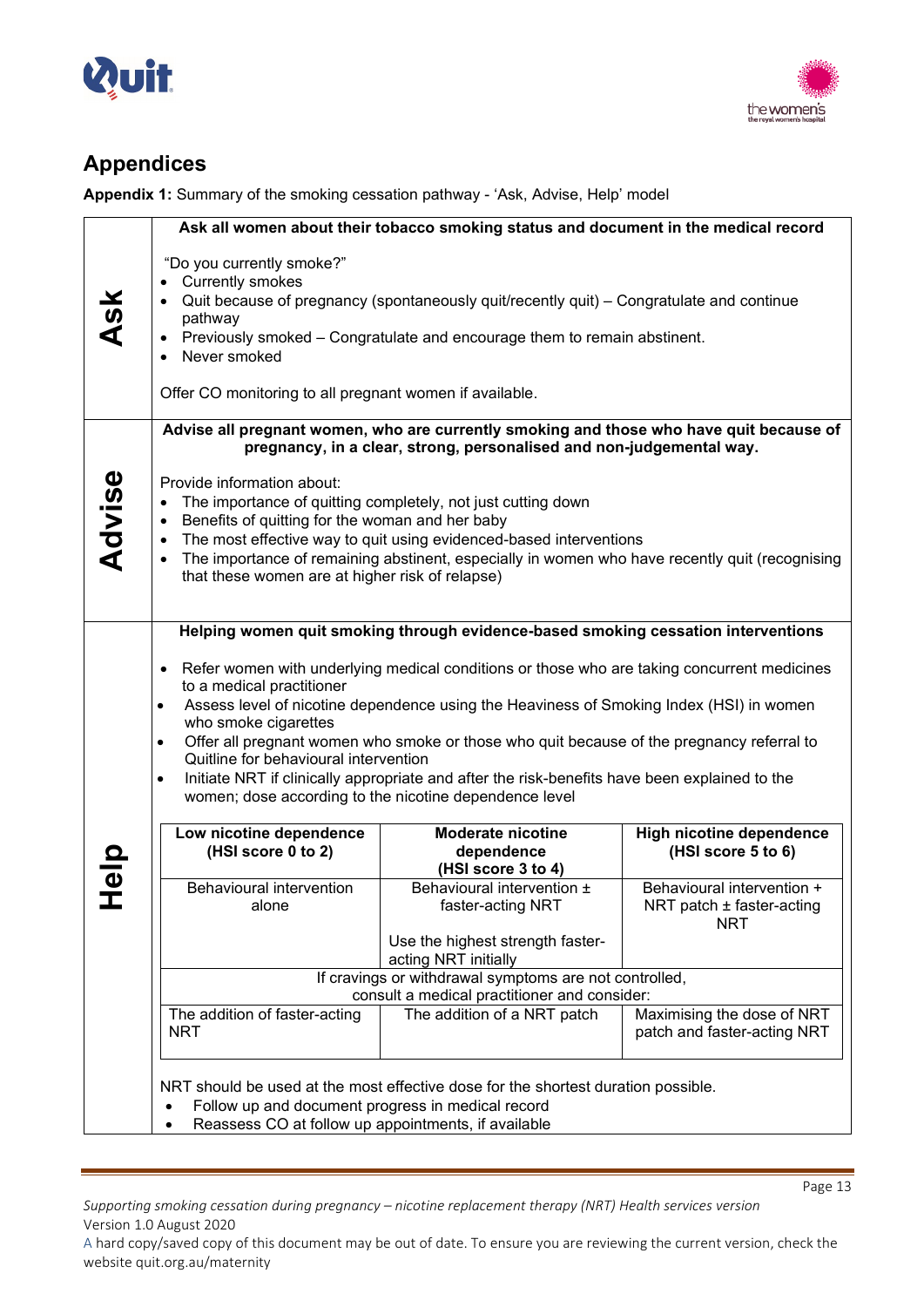



| Offer the woman's partner a referral to Quitline, if they currently smoke<br>$\bullet$ |  |  |
|----------------------------------------------------------------------------------------|--|--|
|                                                                                        |  |  |
|                                                                                        |  |  |
|                                                                                        |  |  |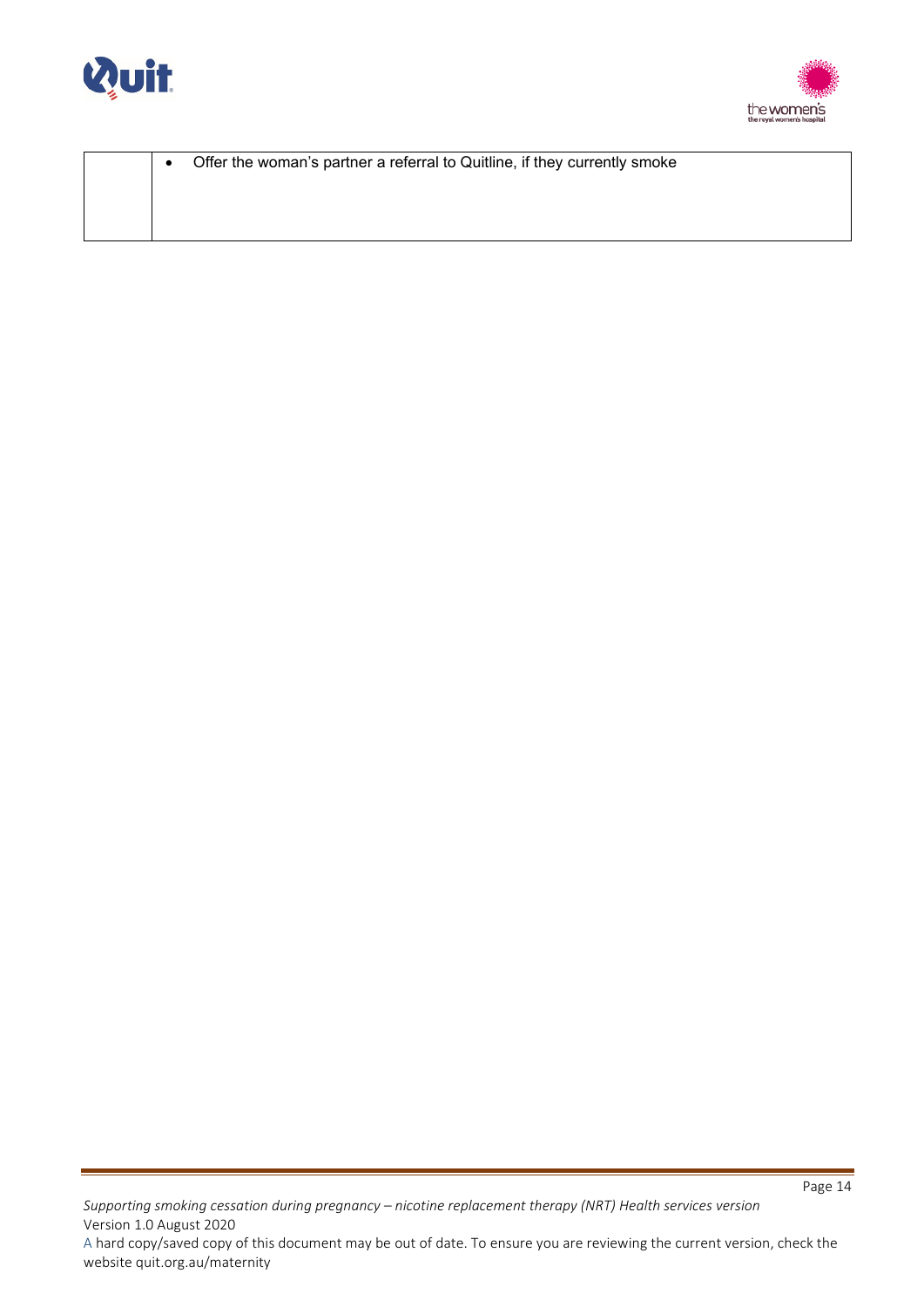



## **Appendix 2:** Examples of clinically significant drug interactions with cigarette smoking (16, 24-27).

The information presented is adapted from the references and is not exhaustive. Please refer to a pharmacist for further information or other drug interaction resources.

| <b>Medicine</b>                                                                 | <b>Effects of cigarette smoking</b>                                                                                                                 | <b>Recommendation post-smoking</b><br>cessation                                                                                |
|---------------------------------------------------------------------------------|-----------------------------------------------------------------------------------------------------------------------------------------------------|--------------------------------------------------------------------------------------------------------------------------------|
| Benzodiazepine                                                                  | Reduced sedation mediated by<br>nicotine stimulation of central<br>nervous system                                                                   | Monitor for clinical effectiveness and<br>adverse effects. Consider dose<br>reduction if clinically indicated                  |
| Beta blockers<br>(Increased clearance has<br>been reported with<br>propranolol) | Decreased blood pressure and heart<br>rate control mediated by nicotine<br>activation of sympathetic nervous<br>system                              | Monitor for clinical effectiveness and<br>adverse effects. Consider dose<br>reduction if clinically indicated                  |
| Caffeine                                                                        | Increased clearance, decreased<br>plasma concentration                                                                                              | Reduce caffeine intake by 50%                                                                                                  |
| Chlorpromazine                                                                  | Decreased AUC and plasma<br>concentration                                                                                                           | Monitor clinical effectiveness and<br>adverse effects. Consider dose<br>reduction if clinically indicated                      |
| Clozapine                                                                       | Increased clearance, decreased<br>plasma concentration                                                                                              | Consider dose reduction and monitor<br>trough plasma concentrations, clinical<br>effectiveness, and adverse effects            |
| Duloxetine                                                                      | Increased clearance, decreased<br>plasma concentration                                                                                              | Monitor for clinical effectiveness and<br>adverse effects. Consider dose<br>reduction if clinically indicated                  |
| Flecainide                                                                      | Increased clearance, decreased<br>plasma concentration                                                                                              | Monitor for clinical effectiveness and<br>adverse effects. Consider dose<br>reduction if clinically indicated                  |
| Fluvoxamine                                                                     | Increased clearance, decreased<br>plasma concentration                                                                                              | Monitor for clinical effectiveness and<br>adverse effects. Consider dose<br>reduction if clinically indicated                  |
| Haloperidol                                                                     | Increased clearance, decreased<br>plasma concentration                                                                                              | Monitor for clinical effectiveness and<br>adverse effects. Consider dose<br>reduction if clinically indicated                  |
| Insulin                                                                         | Decreased subcutaneous absorption<br>secondary to nicotine mediated<br>peripheral vasoconstriction. Smoking<br>may also increase insulin resistance | Monitor blood glucose level and adjust<br>insulin dose as required. Ensure the<br>woman is alert for signs of<br>hypoglycaemia |
| Methadone                                                                       | Increased clearance, decreased<br>plasma concentration                                                                                              | Monitor for signs and symptoms of<br>opioid toxicity. Consider dose<br>adjustment if clinically indicated                      |
| Mirtazapine                                                                     | Increased clearance, decreased<br>plasma concentration                                                                                              | Monitor for clinical effectiveness and<br>adverse effects. Consider dose<br>reduction if clinically indicated                  |
| Olanzapine                                                                      | Increased clearance, decreased<br>plasma concentration                                                                                              | Monitor clinical effectiveness and<br>adverse effects. Consider dose<br>reduction if clinically indicated                      |
| Theophylline                                                                    | Increased clearance, decreased half-<br>life                                                                                                        | Consider dose reduction and monitor<br>trough plasma concentrations, clinical<br>effectiveness, and adverse effects            |
| Tricyclic antidepressants<br>(amitriptyline, clomipramine,<br>and imipramine)   | Increased clearance, decreased<br>plasma concentration                                                                                              | Monitor for clinical effectiveness and<br>adverse effects. Consider dose<br>reduction if clinically indicated                  |
| Warfarin                                                                        | Increased clearance, decreased<br>plasma concentration; no                                                                                          | Monitor INR and adjust dose<br>accordingly                                                                                     |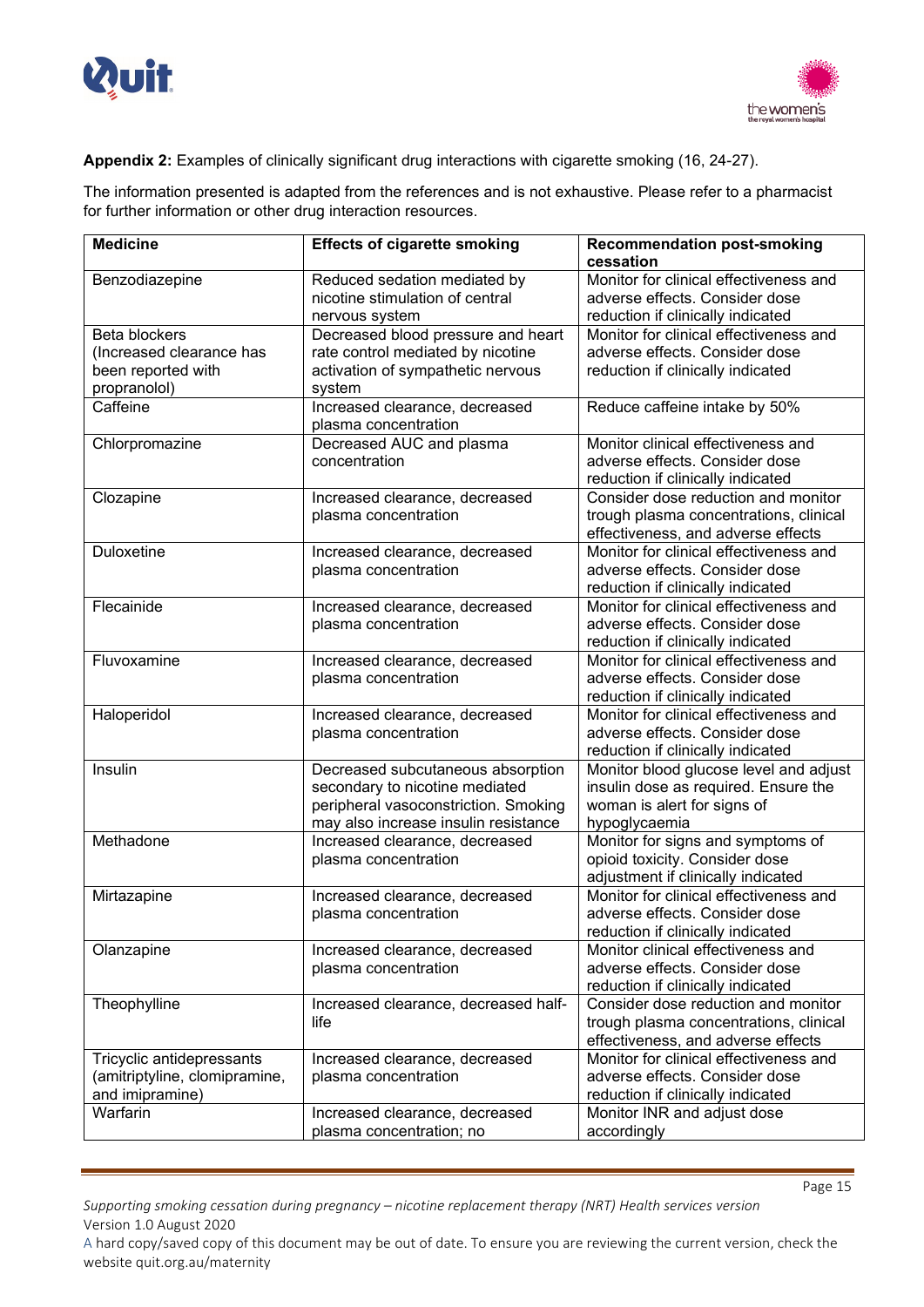



| $-1$<br>monourabl <sub>i</sub><br>.<br>pro<br>on<br>-<br>епест<br>anie<br>rothrompin<br>.45UE |  |
|-----------------------------------------------------------------------------------------------|--|
| . .<br>time                                                                                   |  |

| Document title       | Supporting smoking cessation during pregnancy - nicotine replacement therapy |
|----------------------|------------------------------------------------------------------------------|
|                      | (NRT)                                                                        |
| Date                 | February 2020                                                                |
| Lead Author          | Yuan Loke (Pharmacist, The Women's)                                          |
| Contributing authors | Emma Dean (Senior Clinical Advisor, Quit)                                    |
|                      | Wirawan Jeong (Pharmacist, The Women's)                                      |
|                      | Dr Jasmine Just (Clinical Communications and Advocacy Coordinator, Quit)     |
|                      | Hao Vo-Tran (Pharmacist, The Women's)                                        |
| <b>Reviewers</b>     | Professor Mark Umstad (Clinical Director of Maternity Services, The Women's) |
|                      | Jenny Ryan (Director of Maternity Services, The Women's)                     |
|                      |                                                                              |

website quit.org.au/maternity